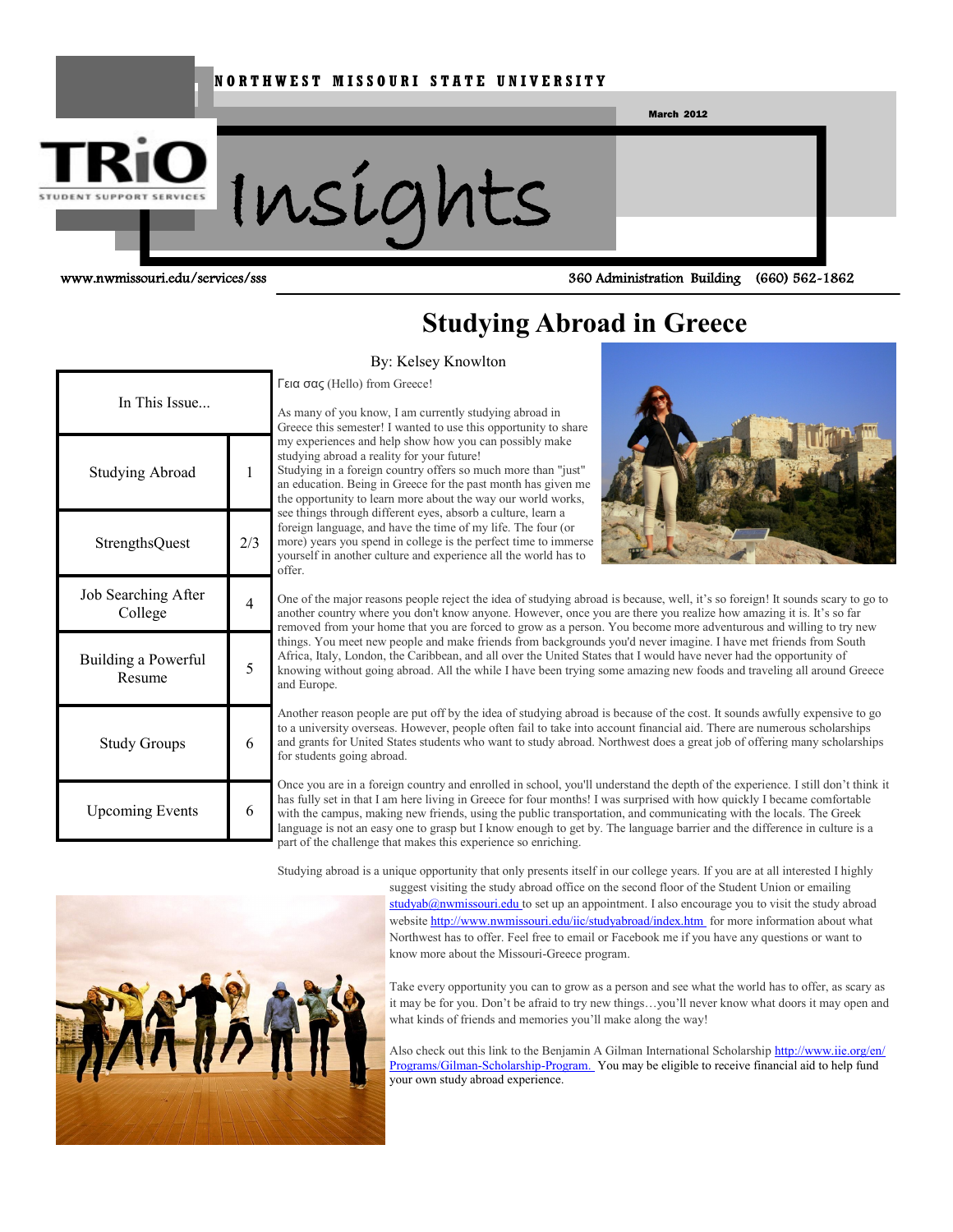# USING STRENGTHS IN CAREER COUNSELING

Submitted By: Garrett Hargiss



The Career Center at Harper College in Palatine, Illinois, is using strengths in Career Counseling in three ways: For undecided students in one-on-one appointments, through a workshop and in job search assistance.

**One-on-One Appointments.** Strengths are a natural fit with the topics that typically surface in career counseling. When a student is undecided about a major or a career, one of the ways in which a counselor might try to help the student become more focused will be through the use of the StrengthsFinder and other inventories. A code for the student to take the StrengthsFinder is given at the same time that a referral is made for the student to take the Strong Interest Inventory and the Myers-Briggs Type Indicator. The student will then set up two or more return appointments to review the results of the inventories. Typically, once the student has received an interpretation of their Strong and Myers-Briggs results, along with lists of the careers that seem to mesh well with those results, the counselor then will ask the student to spend

some time reviewing his or her results and choosing the top three to five careers that most intrigue him or her.

Time is then spent with the student discussing his or her Signature Themes and asking about ways the student sees himself or herself using those strengths in daily life. Looking back at the careers suggested by the previous inventories, the student determines how his or her strengths might be used in those careers. Together, the counselor and student brainstorm ways in which each strength might come into play with each career. Students often feel affirmed in their strengths and the ways that their natural tendencies could be used in careers of interest. Whe Career Center Surveys were collected in spring 2010, 100% of students responded positively to the statement "As a result of this visit, I have a better understanding of how I can make career/ major choices."

**Group Workshops.** The Career Center uses StrengthsFinder for its undecided students in a six-hour work-

shop called "Major in Success!" In much the same way as an individual appointment, students take career assessments for personality and interests along with StrengthsFinder. The group facilitator helps students explore the results to create a picture for decision making. The advantage of a group workshop is that students become aware that they are not the only students who are undecided and that there are many options to explore. Participants respond especially positively to the results from StrengthsFinder. In evaluations of the program, students were asked to rate their agreement with the statement "As a result of taking the StrengthsFinder, I have a greater understanding of my unique strengths" on a scale of 1 to 5; the average rating was 4.33. Students were also asked "As a result of this activity, are you able to identify possible options for your college major and/or career?", and 100% answered *yes*.

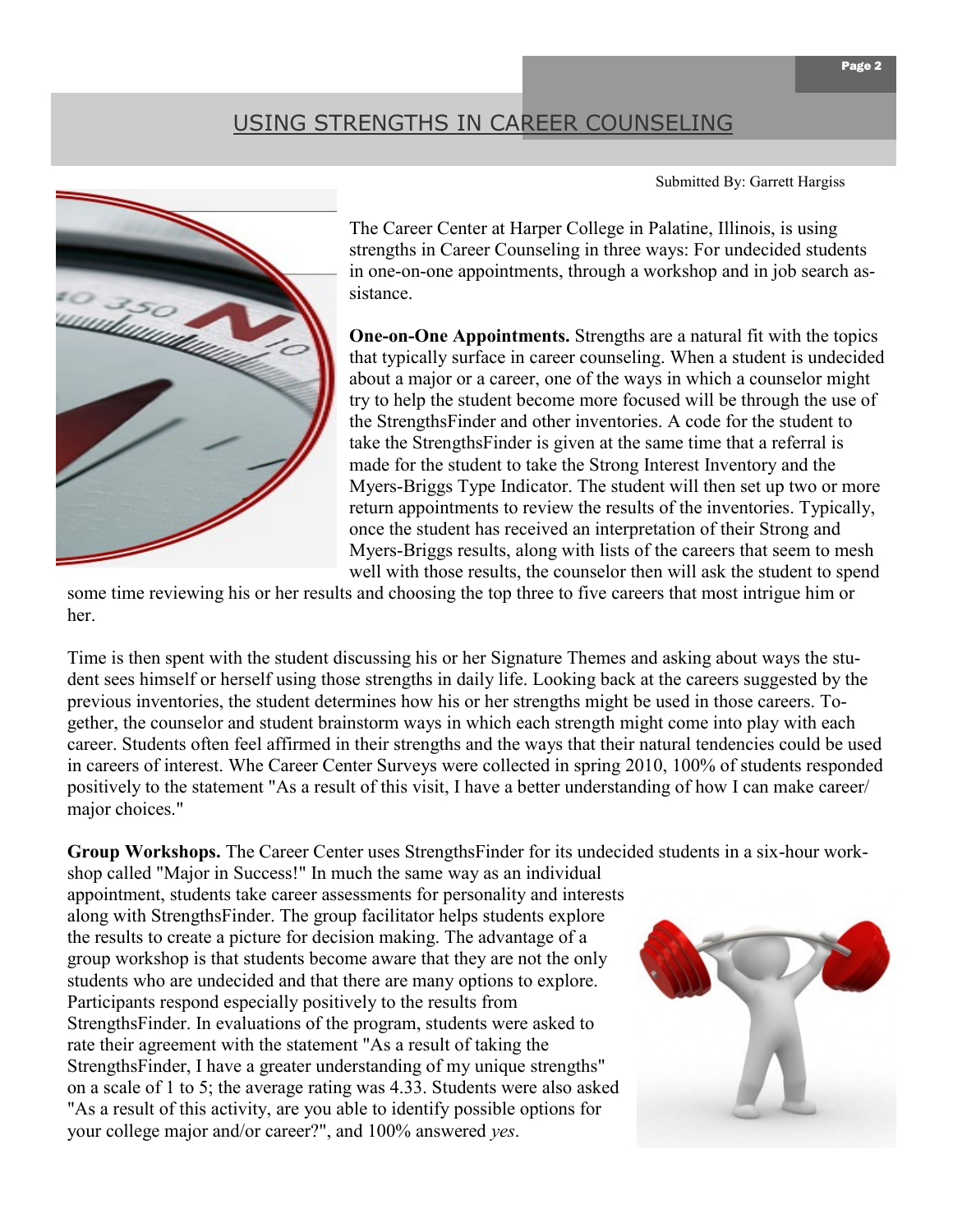**Job Search.** Incorporating strengths in the job search -- in resumes, cover letters, and interviewing -- is a powerful tool that can separate job candidates from other applicants.

- *Job Search.* Students are encouraged to use their strengths to analyze job descriptions and determine  $\bullet$ their fit for the position. They are also encouraged to tailor their resumes to reflect their individual strengths, experience, and skills. For the experienced candidate, unique strengths should be noted when writing the career summary portion of the resume. For example, "Responsible professional adept at dealing with problems and cultivating the potential in others." (Responsibility, Restorative, Developer)
- *Cover Letter.* Job seekers should focus on their talents and strengths to present themselves as an attractive candidate for the position by demonstrating their qualifications for the position.
- *Interviewing* . Many employers ask, "What are your strengths?" This should be an easy question to answer. It is important for job seekers to know their top five strengths and describe them in a way that an employer will understand. For instance, if one of their strengths is "Maximizer," an employer may not be familiar with that term. Rather than saying "Maximizer," the candidate can describe that they have a talent to stimulate personal and group excellence, being sure to give an example of that talent. Candidates should also weave their strengths into their other answers and be prepared for an interview by practicing their answers to sample questions out loud.

**Other Resources.** All students have access to "Strengths Central," a display rack that holds 34 sheets, one for each strength. These handouts, adapted from the StrengthsQuest book, highlight how to use a strength in academics and career.

Students are referred to the online textbook, StrengthsQuest, at<http://www.strengthsquest.com/> for the chapter on "Applying Your Talents in Careers" for additional information on how they can use their strengths in choosing a career.

Additionally, students should contact Brenda Johnson, our Student Development Specialist at the Student Support Services office to obtain a code to take the assessment or to discuss their top five strengths.

Source: http://www.strengthsquest.com/content/143063/best-practices -harper-college.aspx

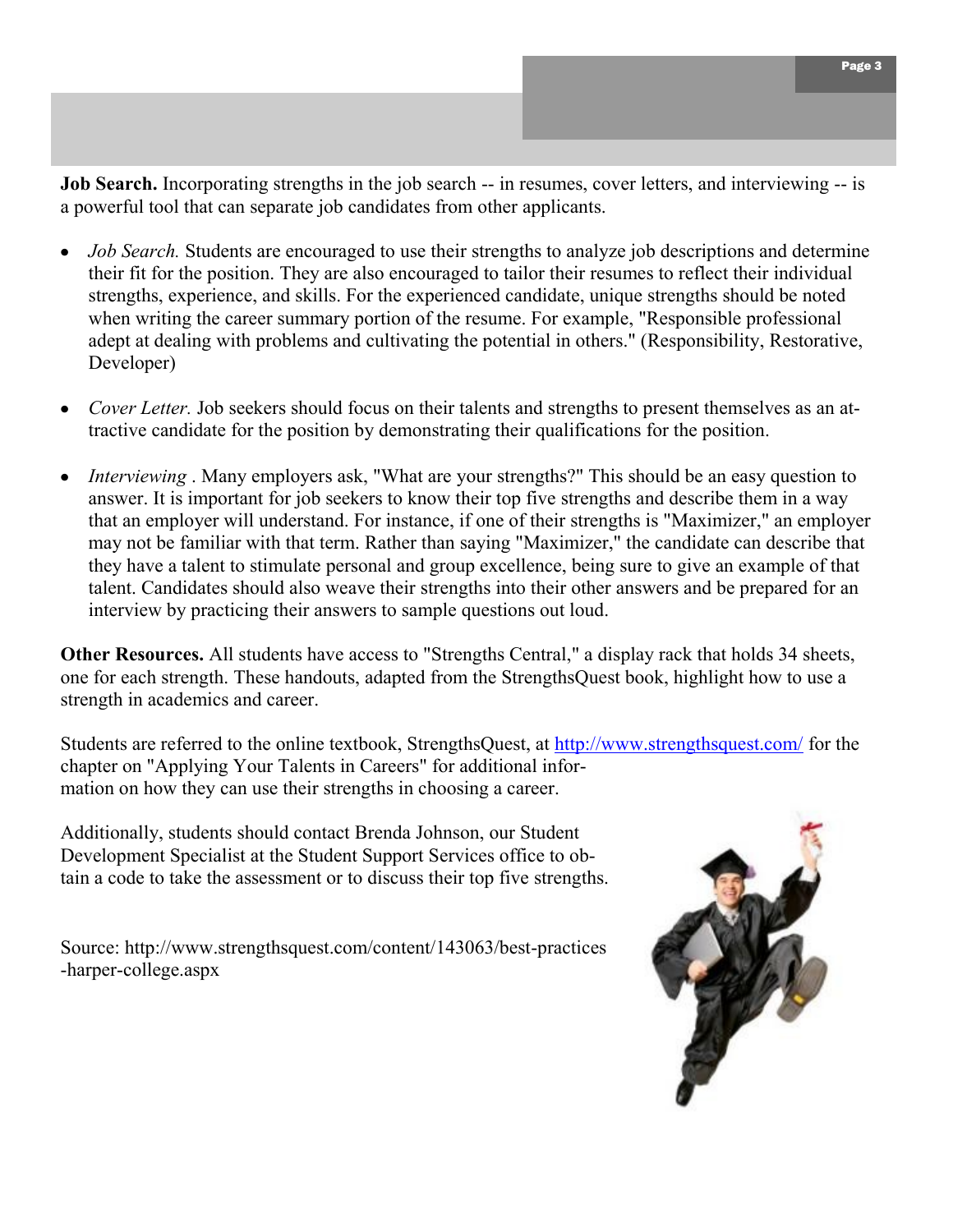# **JOB SEARCHING AFTER COLLEGE**

*By [Dain Lewis](http://ezinearticles.com/?expert=Dain_Lewis)* 



Finding a job after college can be a tiring process. What you worked on while in college was researching papers, reading books, and taking tests. College didn't exactly prepare you for finding a job after college. Follow these six tips and you will be on your way to getting that job in no time.

## **1. Nosce te ipsum- "Know thyself."**

This is extremely important when it comes to finding a job after college. What are your dreams and goals? What would be your dream job? What have you always en-Education joyed doing? What are your skills? These are very important questions that you need to answer before you move forward in finding a job after college.

### **2. Build a powerful Resume.**

When building a resume it's important to focus on what exactly you have to offer to the particular company you are applying for. Show how your skills will be perfect for that company. Why should they hire you as opposed to someone else? Communicate THAT point and you will get the job.

### **3. Know where to look for a job.**

After building your resume its time to find your new job. One of the best places to look for jobs is online. Particularly online job boards. Google search "[type of job you're searching for] + job board. That will bring up the website that has jobs that you're looking for. These types of sites are where you will find many of the best jobs. You can try looking on sites like Monster.com or Careerbuilder.com which are the two biggest job boards. But you will have more success if you look in the smaller job boards.

#### **4. Broaden your network.**

Many college graduates say the best way to get a job is to look in your network. Tell everyone that you know that you are looking for a job. By expanding your network you never know what jobs may come your way.

## **5. Keep your emotions in check.**

Looking for a job can be hard. Especially if it takes a while to find one. Quickly, it becomes this emotional roller coaster

of getting excited because you got a call for an interview, to an extreme low when you don't get the job. How you can avoid this is by simply focusing on the process of getting a job. If you focus on the day-to-day process of searching for a job, then finding a job after college has less of an emotional impact.

## **6. The law of averages.**

The law of averages states that at some point you are bound to get a job. Each time a company decides not to hire you, just think of it this way: One more 'no' got you one more 'no' closer to that 'yes' for that job you've been waiting for.

Stick to these tips and you'll get a job in no time.

Source: http://ezinearticles.com/?6-Tips-for-Finding-a-Job-After-College&id=5353354



Submitted By: Tia Jacobs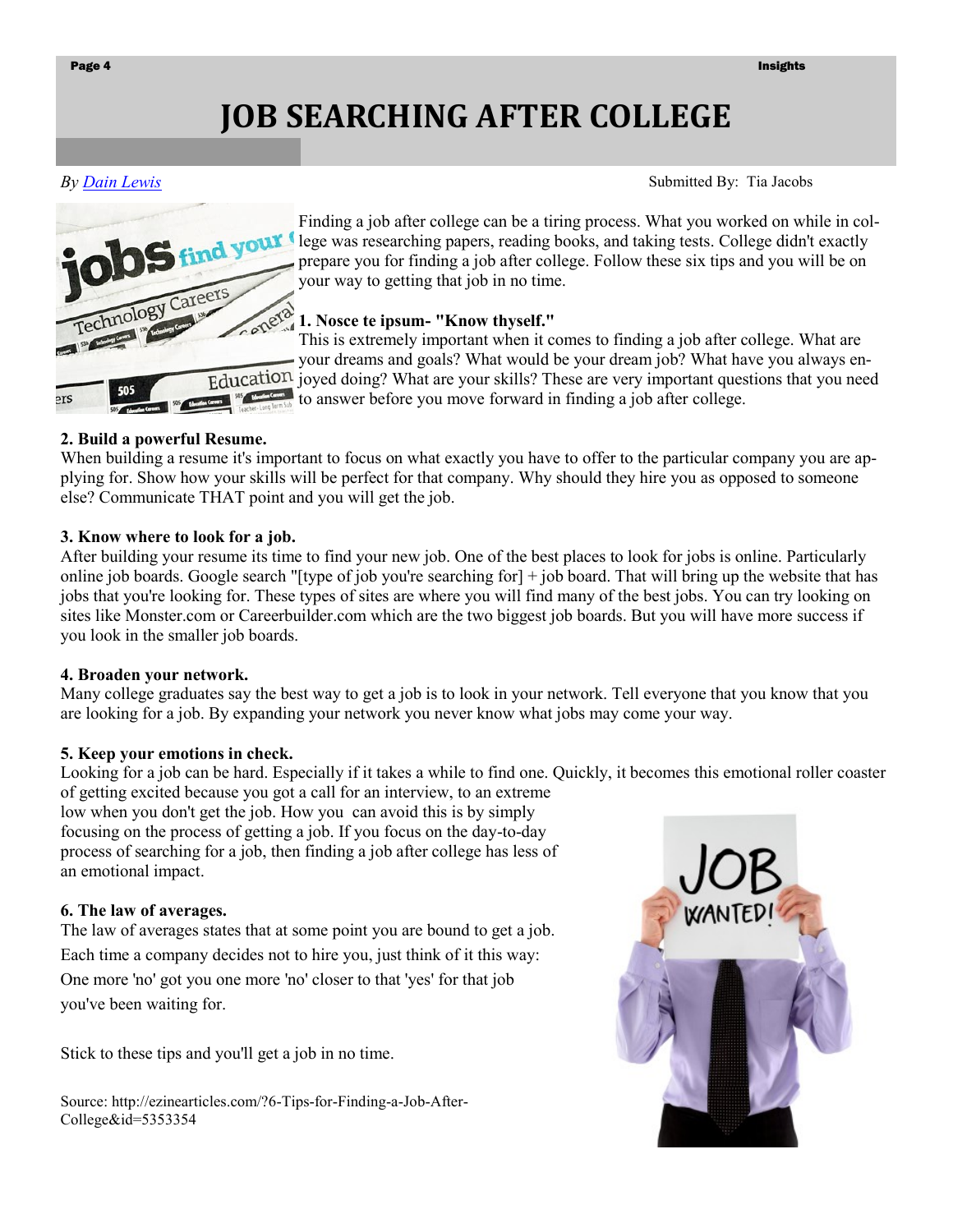# **HOW TO BUILD A POWERFUL RESUME**



By Nicki Howell, eHow Contributor

Submitted By: Tia Jacobs

Hiring managers may receive dozens of resumes each week. Catching a hiring manager's attention is important in securing an [interview.](http://www.ehow.com/how_6468872_build-powerful-resume.html) A powerful resume will help the manager understand why you're a good fit for the position and motivate her to call you. Including the necessary information, writing an effective objective statement, and clearly describing professional experience will make a lasting impression.

1. **Create a section that includes personal information, such as name, phone number, email and mailing address.** Proofread this information carefully. A wrong phone number or email could prevent the hiring manager from being able to contact you.

2. **Write an effective objective statement.** After the personal information, a [powerful](http://www.ehow.com/how_6468872_build-powerful-resume.html) resume should include a short objective statement. The objective statement should focus on skills that most closely relate to the hiring manager's needs. For example, if you're ap-

plying to an event planning position, highlight relevant skills such as organization, planning and attention to detail. An effective objective statement should be three sentences or less, as recommended by Broward College.

3. **Create a section that covers work experience.** There are two approaches to this. The *first* is to list your previous three employers. Include the company name, position held and dates of employment. After the company information, write a short paragraph that describes experience with the company.

The *second* is to list experience you've had that relates to the job you're applying for, which may include jobs, education, or volunteer work. It's up to you whether you want to include dates for this experience. List out the experience you gained that will help you in the job you're applying for.

When writing descriptions of your experience, focus on attributes the employer desires the most. Use concrete examples when possible that use real numbers and statistics. For example, a salesperson might say she grew revenue in her territory by 40 percent in six months.

Also, start each point with an action verb such as collaborated, processed, oversaw, created, reviewed, organized, directed, managed, etc. Use past tense for previous experience and present tense for current experience.

4. **Write a section describing education and training.** List degrees completed in this section. For example, Bachelor of Arts in Communications, University of Colorado, 1999. If you have more than one degree, list the most recent first.

Other information you may want to include are classes you took that are relevant, your grade point average (if it was high), and scholastic honors (such as graduating top of your class, graduating with honors, or being accepting into a national honors society).

5**. Include special skills.** Brainstorm skills most attractive to potential employers. For example, list fluency in foreign languages, computer programs that you are familiar with, and special computer skills.

Source: [http://www.ehow.com/how\\_6468872\\_build-powerful-resume.html#ixzz1n8GjlQxq](http://www.ehow.com/how_6468872_build-powerful-resume.html#ixzz1n8GjlQxq)